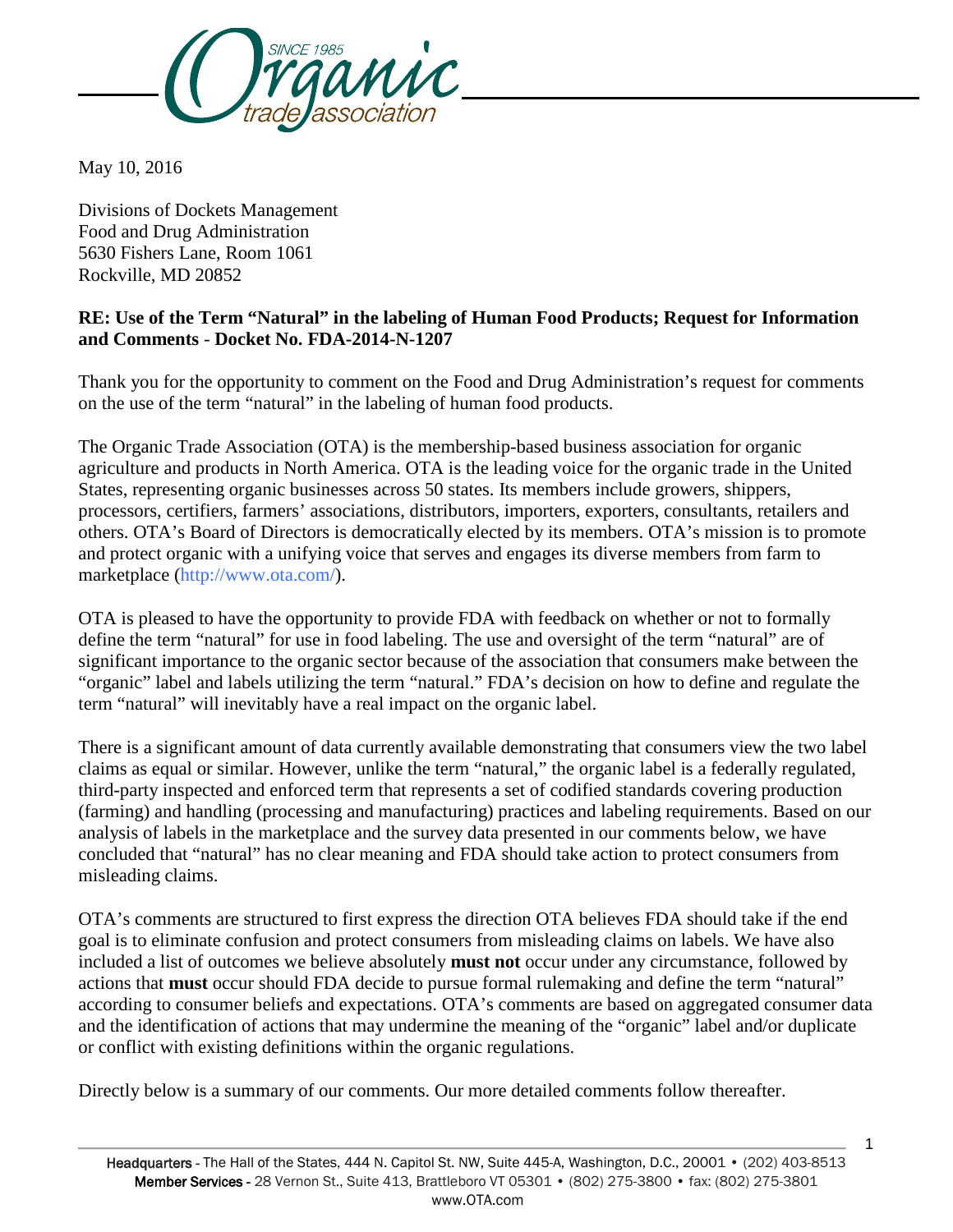

**Summary of OTA's Position**

### *Consumers are misled by the term natural*

OTA has collected and aggregated a range of available data from consumer research (see Page 4). The data demonstrate that many to most consumers incorrectly believe that "organic" and "natural" have similar meaning or at least share several attributes. More specifically, consumers incorrectly believe that the term "natural," when used on food labels, comprises **multiple** attributes, such as "no toxic pesticides/fertilizers," "no GMOs," "no artificial colors or flavors," "no artificial ingredients," "minimally processed," and "enforced according to a government standard." The survey data in totality clearly indicate that consumers are confused by the term "natural" and they are misled by its use.

#### *FDA action is needed*

FDA has the statutory obligation to protect consumers from misleading claims on food labels. Therefore, we agree that something should be done. However, given the complexity of the situation and limited agency resources, we are uncertain how FDA will be able to: 1) create a definition for "natural" that meets all of consumers' expectations; *and* 2) be able to *adequately* carry out compliance and enforcement of its use on food labels. Consumer perception and expectation of "natural" are largely consistent with the USDA's organic regulations, and efforts to create an FDA definition through rulemaking would not only be extremely time-consuming and resource-intensive, it would also be duplicative of the organic regulations and could create regulatory conflicts if definitions and requirements are not aligned.

#### *The term "natural" should be replaced on labels with single-attribute claims*

OTA believes the most workable approach for FDA to take is to clarify through **guidance** its preference that, except where already provided for in FDA regulations (e.g. natural flavors), the term "natural" **should not be used** on food labels. Instead we urge FDA to focus its efforts on identifying and defining the 'single attribute' claims that may be used on food labels (e.g. "no artificial colors or flavors," "no synthetic ingredients," minimally processed," "produced without the use of GMOs") and engage in labeling guidance for the use of each of those single attribute claims on labels and marketing materials. If the term "natural" is to be used, then we request that FDA, in the same guidance, identify and define the single attributes the term "natural" may be associated with and **require** a statement on the package label explaining its meaning. For example: "Natural – no artificial flavors or colors."

This would be the clearest way to eliminate consumer confusion surrounding the interplay between the terms "natural" vs. "organic" and the misleading use of the term "natural" in the marketplace.

#### *Actions that will negatively impact the organic label and create further consumer confusion*

OTA has explored the various directions that stakeholders may want FDA to take and analyzed each one according to its potential impact on both the USDA organic label and certified organic operations. We have identified several potential actions we believe would undermine the meaning of the "organic" brand and ultimately create further confusion in the marketplace. This process has resulted in a list of actions that must and must not occur in order to maintain interagency regulatory consistency, depending on the course of action FDA decides to take.

## **Under NO CIRCUMSTANCE should the following be allowed:**

• FDA must not extend the meaning of "natural," when used on food labels, to include production methods (i.e. how something is grown). OTA **strongly opposes** such an action because it would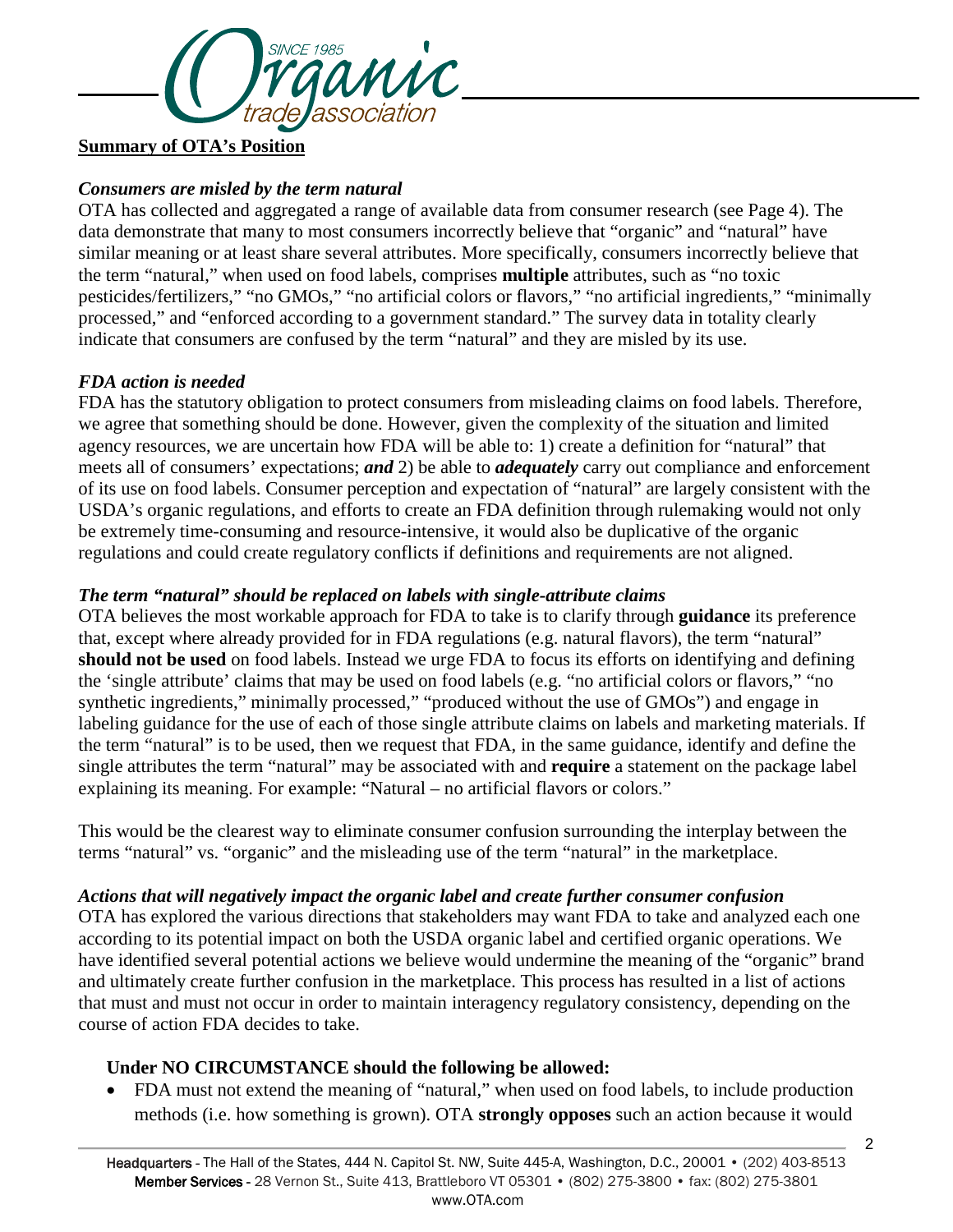

be duplicative of the production standards already covered under USDA's National Organic Program (NOP), potentially create interagency regulatory conflict, and only create increased consumer confusion. Furthermore, we do not believe adequate compliance and enforcement could exist without the establishment of a certification program at FDA similar to the USDA National Organic Program (which would be resource-intensive and duplicative). **For labeling regarding attributes related to production methods (including growing and raising practices), FDA should direct consumers to the organic label.**

- The term "natural" should not be allowed on or associated with ingredients or food products that were genetically modified through the use of modern biotechnology (i.e. GMOs).
- When used on food labels, the term "natural," and the attributes used to describe it, should not extend beyond the scope of: 1) the source of the ingredient/product (plant, animal, mineral); 2) the composition or content of the ingredient/product; & 3) the extent to which the ingredient/product is processed.
- Terms and subsequent definitions used to describe or define the term "natural" must not conflict or be inconsistent with the same terms and definitions found in the USDA organic regulations. Potential examples include "synthetic," "processing" and "genetic engineering/GMOs." This would only create additional consumer confusion and inconsistency between federal agencies.

## **The following MUST occur should FDA decide to pursue a formal definition for "natural:"**

- Any policy, guidance or regulatory definition offered by FDA should specify that all labels utilizing the term "natural" must include a statement explaining the meaning (such as "no artificial flavors or colors," minimally processed," "no artificial ingredients"). By requiring such clarification, "natural" will be understood in its particular context—reflecting whatever single attribute applies to that product.
- Should FDA decide to revise its policy and define "natural" beyond its current scope or the scope of USDA Food Safety and Inspection Service's (FSIS) policy, then advocates and FDA should proceed through program establishment and rulemaking and ensure that processes are set up that include verification and enforcement mechanisms, including third-party certification, similar to the National Organic Program (NOP) for "certified organic." Anything less would create an unfair market advantage for "natural" over "organic," and undermine the validity of the "natural" claim.

Again, OTA strongly believes consumer confusion would best be eliminated if clearly defined singleattribute claims, such as "contains no artificial ingredients" or "produced without the use of genetic engineering" appeared on product labels **instead** of the term "natural."

We offer the following more detailed comments:

## **I. Do consumers associate, confuse or compare the term "natural" with "organic?"**

FDA is asking whether the term "natural," when used on food labels, is perceived by consumers the same way as "organic" and also whether "natural" is perceived by consumers to be "better" (or not as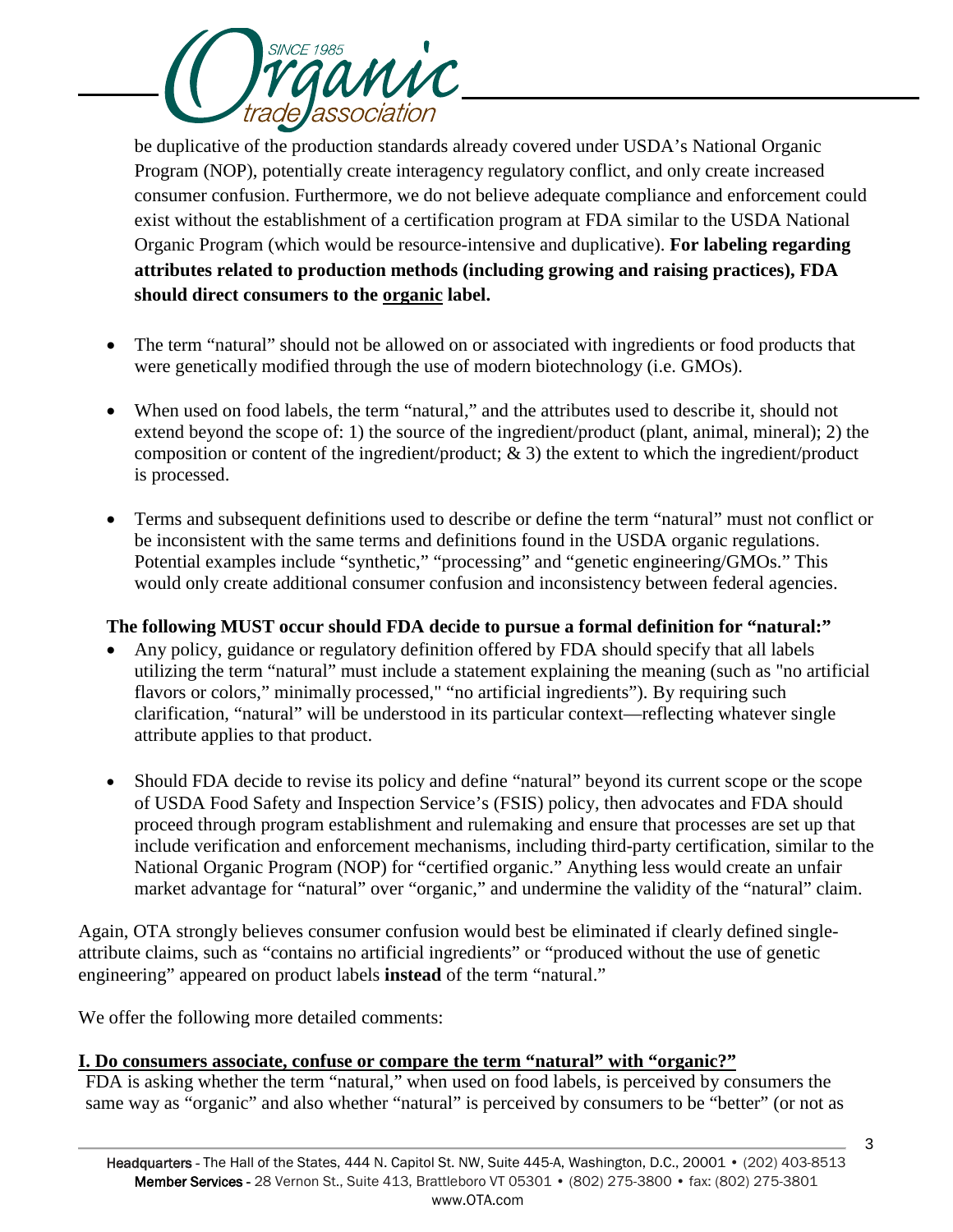

good) as "organic." In order to answer these questions, OTA has aggregated a range of available data from consumer research. We also fielded a consumer study on these questions in December 2015 with May Media, publisher of *Kiwi Magazine* and research partner for OTA's *U.S. Families' Organic Attitudes and Beliefs Study*. The following is a summary of the data:

## **MAY MEDIA**

**Background:** We conducted a survey in December 2015 with May Media, publisher of *Kiwi Magazine* and research partner for OTA's *U.S. Families' Organic Attitudes and Beliefs Study.* The survey looks at parents' understanding and perception of the meaning of the terms "natural" and "organic."

- More than 3,400 parents responded to the survey.
- This particular group is highly knowledgeable about the attributes found in organic foods, although they indicate a lesser degree of knowledge about natural foods – often conflating attributes of organic products with those of natural products.
- Almost all of the respondents had purchased organic (97%) or natural (99%) products in the past six months.
- 71% of respondents think that natural products are "grown without the use of toxic pesticides or fertilizers," 70% believe that they are "produced without the use of genetically modified organisms" and 54% think that they are "inspected, certified and enforced according to government standards." 82% of those surveyed admitted that they confused organic and natural products at least some of the time.
	- o *Methodology: The target audience consisted of KIWI Magazine's "Moms' Meet Ambassadors" community. The survey population of more than 3,400 respondents completed the online questionnaire in December 2015.*

## *Open-ended comments yielded some interesting insights as well:*

- "I had no idea there was a difference. I always assumed they were the same thing!"
- "When I shop for natural and organic foods, I sometimes find it hard to see the difference between natural and organic products. The food labels are confusing."
- "It can be very confusing between organic and natural. I think the term natural is used too freely and without clarifications. People see that term and assume it is organic."

## **OTA's U.S. ORGANIC FAMILIES' ORGANIC ATTITUDES AND BELIEFS STUDY**

**Background:** OTA has been conducting a consumer survey annually since 2009, but only in the 2010 and 2013 studies did we ask questions specific to consumer perception of "natural." These results, however, support the findings from the May Media Group study above and the additional surveys below, that consumer confusion about the difference between organic and natural has remained or even increased.

- 2010 Study:
	- o On average, eight in ten parents believe foods labeled as "natural" also follow each of the standards and requirements established for the organic foods category.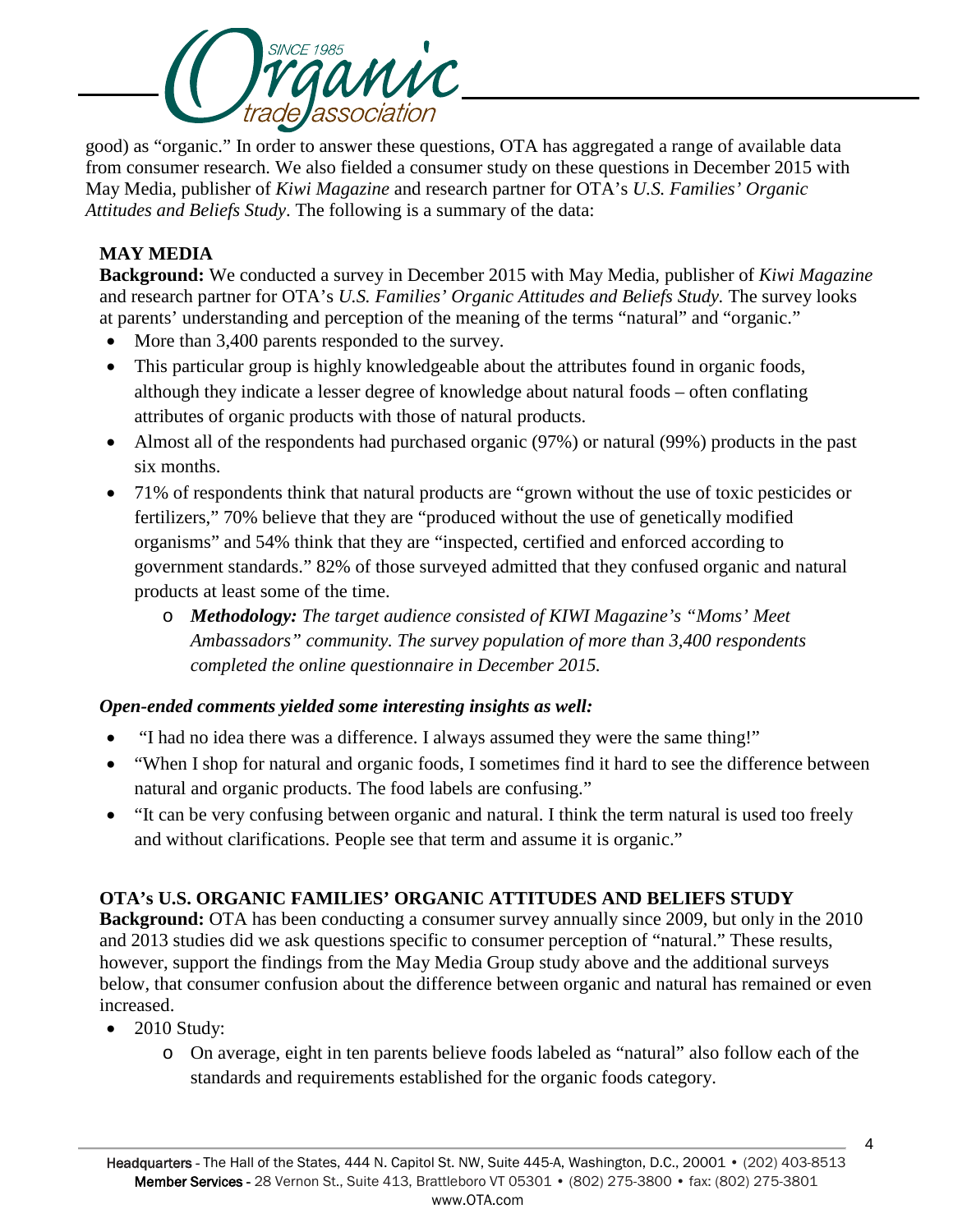

- o 36% believe that "natural" fruits and vegetables are grown without synthetic pesticides or fertilizers.
- o 38% believe that "natural" foods are not genetically engineered.
- o Four in ten parents "agree strongly" that natural "food products do not contain artificial ingredients" (42%) or natural "foods are produced without the use of antibiotics or synthetic hormones" (40%.) These are two of the highest rated requirements for organic foods as well.
- o Many parents also believe systems are in place to certify natural foods, including a system to "certify that specific practices are used for food products" (32% "agree strongly"), and to "certify label claims" (32% "agree strongly") or "certify growers" (30% "agree strongly") by an organization accredited by USDA.
	- *Methodology: The target audience consists of KIWI Magazine's Parents' Advisory Board (PAB), supplemented with a national online panel of U.S. households. The total sample of 763 reflects the target population of U.S. households online at a confidence interval of +/- 5% at the 95% confidence level.*
- 2013 Study:
	- o Most parents (68%) feel natural foods are on par with organic foods nutritionally. One quarter (24%) "strongly agree" that "foods labeled as 'all natural' are just as nutritious as organic foods," and four in ten (44%) "agree somewhat" with this statement.
		- *Methodology: The target audience consists of KIWI Magazine's Parents' Advisory Board (PAB), supplemented with a national online panel of U.S. households. The total sample of 1,239 reflects the target population of U.S. households online at a confidence interval of +/- 3% at the 95% confidence level.*

**CONSUMER REPORTS NATIONAL RESEARCH CENTER** *Natural Food Labels Survey – 2015 Nationally Representative Phone Survey*

- **Background:** Formed as an independent, non-profit organization in 1936, Consumer Reports serves consumers through unbiased product testing and ratings, research, journalism, public education, and advocacy\*.
- According to research conducted by Consumer Reports in December 2015, most consumers think that the natural label on meat and poultry currently means that no artificial ingredients or colors were added to the meat or poultry (65%), no artificial growth hormones were used (64%), the animals' feed contained no artificial ingredients or colors (61%), the animals' feed contained no GMOs (59%), and no antibiotics or other drugs were used (57%). A greater percentage feel that this label should mean that no artificial ingredients or colors were added to the meat or poultry (85%), no artificial growth hormones were used (87%), the animals' feed contained no artificial ingredients or colors (83%), the animals' feed contained no GMOs (81%), and no antibiotics or other drugs were used (82%).
- While half think that the natural label on meat and poultry currently means that the animals went outdoors, nearly 7 out of 10 think that this label should mean this. Many consumers think that the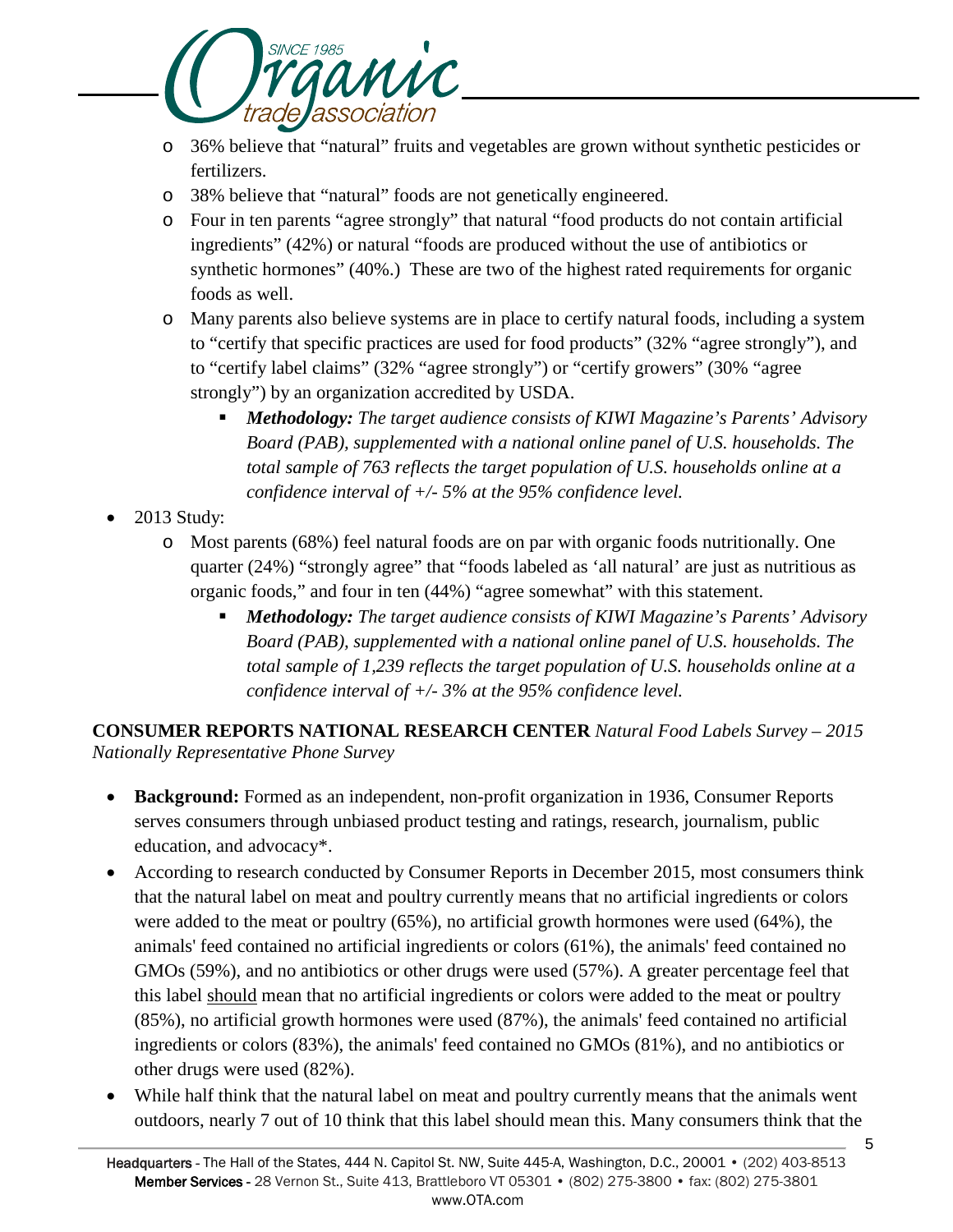

natural label on packaged/processed foods currently means that no toxic pesticides were used (63%), no artificial materials or chemicals were used during processing (62%), no artificial ingredients or colors were used (61%), and no GMOs were used (60%). An even greater percentage feel that this label should mean that no toxic pesticides were used (84%), no artificial materials or chemicals were used during processing (85%), no artificial ingredients or colors were used (84%), and no GMOs were used (82%).

- Forty-five percent of consumers believe that the "natural" label is verified.
	- o *Methodology: This survey was fielded by Opinion Research Corporation on behalf of Consumer Reports. The survey was conducted in December 2015. A representative sample of 1,005 U.S. adults was selected by means of random-digit dialing, and they were invited to interview by phone. The data were statistically weighted so that respondents in the survey are demographically and geographically representative of the U.S. population. The margin of error is +/- 3 percentage points at a 95% confidence level. \*According to information gathered from the organization's website (***[www.consumerreports.org](http://www.consumerreports.org/)***) on April 18, 2016.*

## **ORGANIC & NATURAL HEALTH ASSOCIATION**

**Background:** The Organic & Natural Health Association was created to provide collaborative leadership in this dynamic market, creating standards, facilitating research and being an industry advocate through a partnership between companies and consumers\*.

- Thirty-six percent of American adults do not believe there is any difference between "organic" and "natural"
- Forty-six percent think that natural is a term regulated by the U.S. government.
- About half of U.S. consumers perceive that "natural" means "no pesticides," or "no-GMOs."
	- o *Methodology: The Natural Marketing Institute (NMI) conducted an online research study among a representative sample of 1,005 U.S. consumers. The margin of error at 95% confidence was +/- 3.1%.*

*\*According to information gathered from the organization's website [\(www.organicandnatural.org\)](http://www.organicandnatural.org/) on April 18, 2016*

## **ANALYSIS OF CONSUMER DATA**

The survey data in totality demonstrates that consumers are confused by the term "natural," they associate the term "natural" with "organic," and they are misled by its use.

The data reveal that many to most consumers are being misled because they inaccurately believe that "organic" and "natural" have similar meaning or at least share several attributes. More specifically, consumers inaccurately believe that the term "natural," when used on food labels, comprises **multiple** attributes, such as:

- "No toxic pesticides/fertilizers"
- "No GMOs"
- "No artificial colors or flavors"
- "No artificial/synthetic ingredients"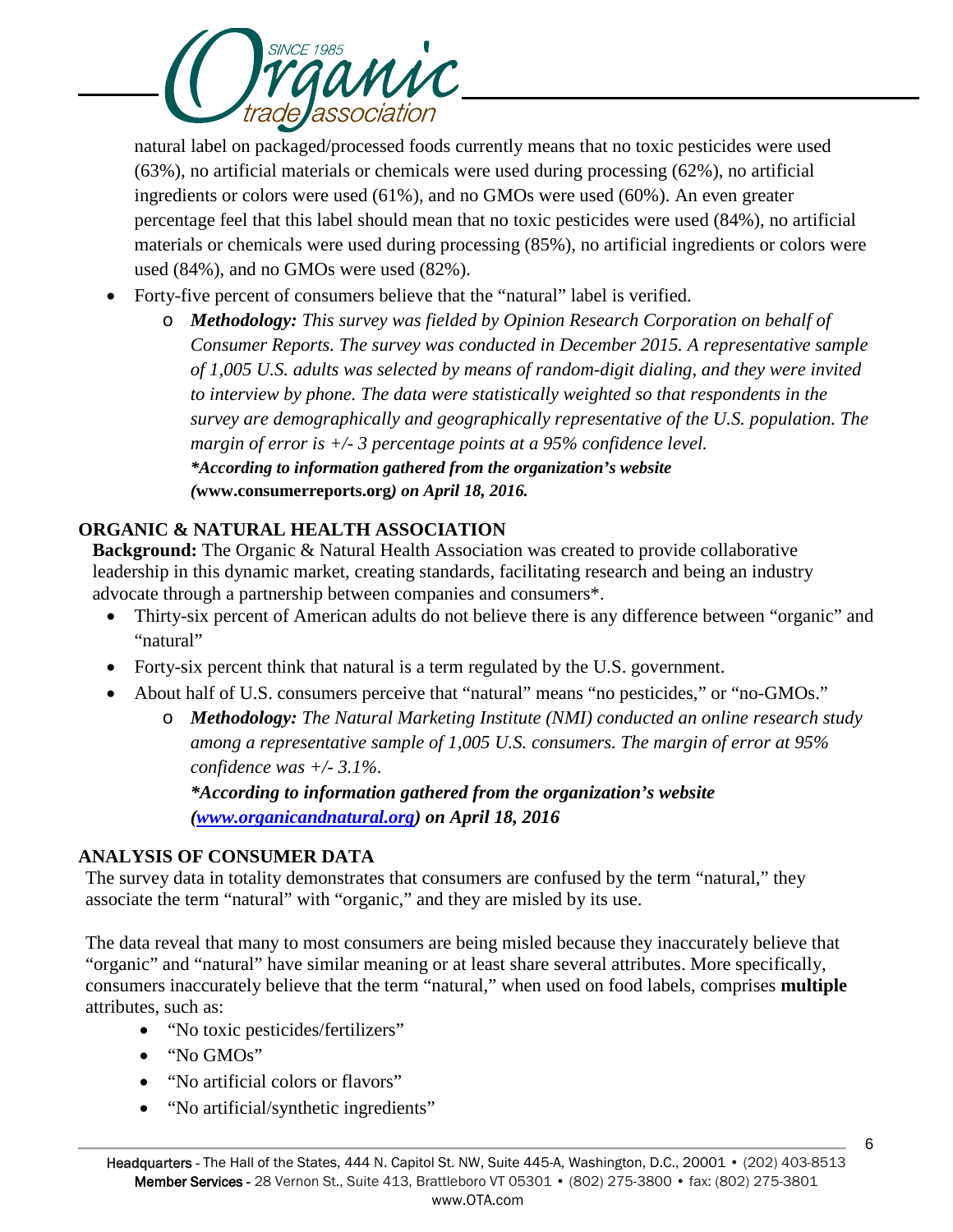

- "Minimally processed"
- "Regulated and enforced according to a government standard."

However, these beliefs are not consistent with FDA's informal policy on the use of the term natural, which is "to mean that nothing artificial or synthetic (including colors regardless of source) is included in, or has been added to, the product that would not normally be expected to be there." (56 FR 60421 at 60466) The informal policy on the use of the term "natural" falls significantly short of what consumers think it means.

Consumers have clearly and repeatedly communicated confusion and frustration over the "natural" label. As food companies and marketers currently utilize it, the term has misled consumers by implying a slate of benefits that are simply not borne out by current regulations or verified under a product certification program.

#### **II. Should FDA define, through rulemaking, the term "natural?"**

Consumer perception and expectation of the term "natural" are largely consistent with the USDA's organic regulations (7 CFR 205). Efforts to create regulations for "natural" with equal meaning, including adequate compliance (third-party certification) and enforcement, would not only be extremely time-consuming and resource-intensive, it would be duplicative of the organic regulations and could create regulatory conflicts if definitions and requirements are not aligned.

### **FDA does, however, have the statutory obligation to protect consumers from misleading claims on food labels. Therefore, we believe that something must be done.**

OTA believes the most workable approach for FDA to take is to clarify through **guidance** its preference that, except where already provided for in FDA regulations (e.g. natural flavors), the term "natural" **should not be used** on food labels. Instead, we urge FDA to identify and define the 'single attribute' claims that may be used on food labels (see Page 10).

Defining the term "natural" in and of itself is extremely challenging and will always be met with differences in opinion. An equally needed but more manageable approach – and one that would go further to alleviate consumer confusion – is to provide guidance on the use of the following (or similar) single attribute claims that may be used in place of the term "natural":

- "Produced without the use of genetically modified ingredients"
- "No artificial colors or flavors"
- "No artificial/synthetic ingredients"
- "Minimally processed"

The USDA organic regulations provide certified organic food companies with a transparent set of codified, third-party inspected and enforced standards by which to produce, handle and label food products. The regulations also include definitions for "processing," "non-synthetic," "synthetic," and "excluded method." This allows companies to label their products "100% organic," "organic," or "made with organic (ingredients or food groups)" and, if they choose, to spell out the attributes the organic label represents. This can be done according to codified standards and definitions with regulatory oversight.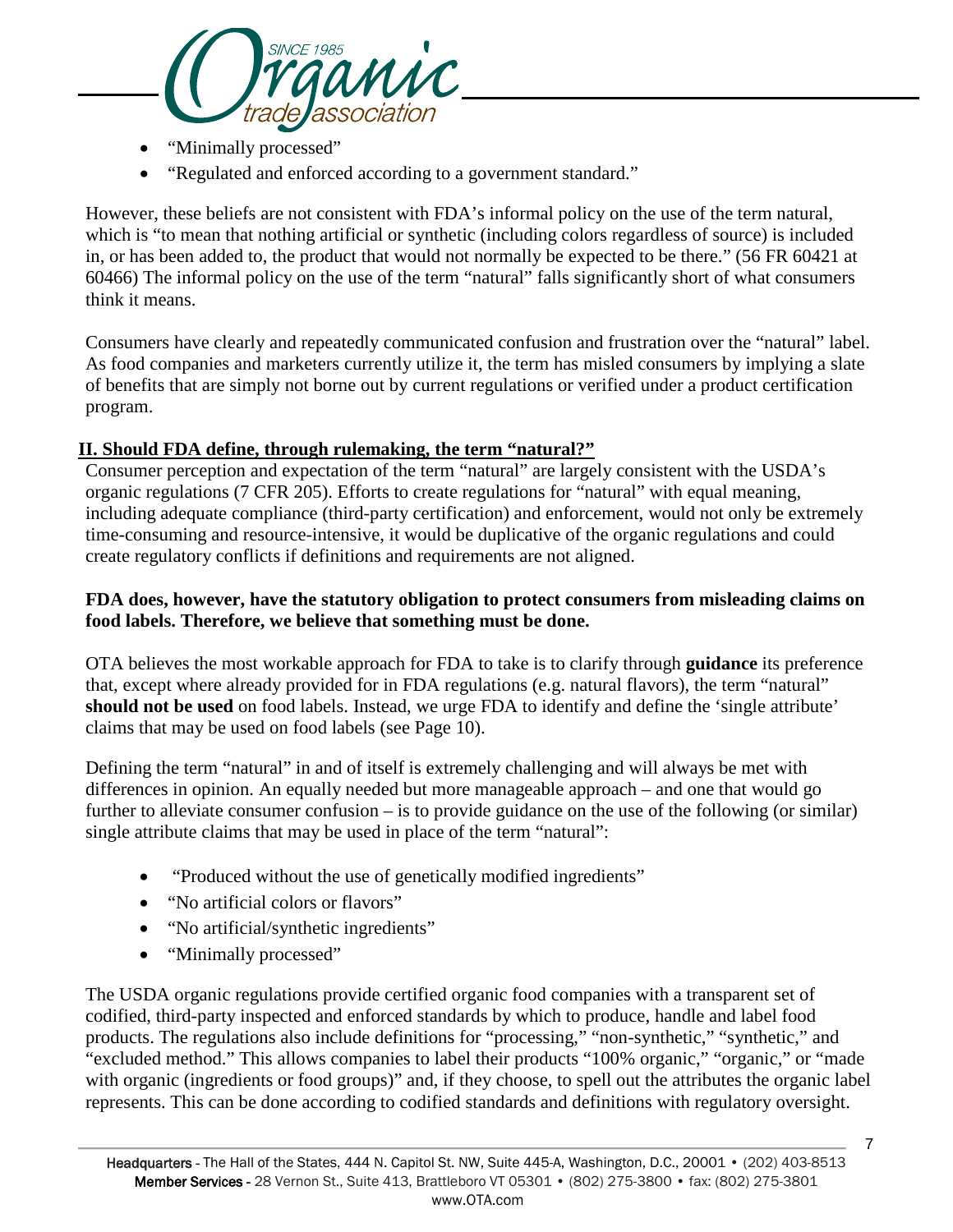

This entire system provides industry and consumers with clarity around the meaning of the organic label and the attributes the organic claim represents.

Companies that are not certified, on the other hand, do not have the same guidance or oversight. Accordingly, OTA strongly urges FDA to focus its efforts on identifying and defining the 'single attribute' claims that may be used on food labels, and on engaging in labeling guidance for the use of those claims on labels and marketing materials.

*If* the term "natural" is to be used, then we strongly urge FDA in that same guidance to identify and define a narrow scope of attributes that the term may be associated with (see Pages 10 -11) and **require** a accompanying statement on the package label explaining its meaning.

• Example: "Natural – no artificial flavors or colors."

This approach would give companies and marketers greatly needed guidance on the use of single attribute claims that can be monitored by FDA through label and ingredient deck review. We also believe this would be the most definite way to eliminate the misleading use of the term "natural" in the marketplace, and also to eliminate consumer confusion surrounding the terms "natural" vs. "organic."

## **III. What actions must FDA absolutely not pursue?**

FDA is asking whether certain production practices used in agriculture (e.g. genetic engineering, mutagenesis, hybridization, the use of pesticides, or animal husbandry practices) should be a factor in defining "natural." As mentioned earlier, our primary desire is that no FDA regulatory action in this area undermine the meaning of the USDA "organic" label and/or duplicate or conflict with existing definitions within the organic regulations. OTA has carefully considered existing consumer data on the meaning of "natural" alongside the scope of USDA's organic regulations and the definitions and standards contained therein. Accordingly, we have identified four outcomes that **must not occur** given any course of action that FDA might pursue.

## *a. FDA should not extend the meaning of "natural" to include production (farming) methods*

FDA should not extend the meaning of "natural," when used on food labels, to include production methods (i.e. how something is grown). OTA **strongly opposes** such an action because it would be duplicative of the production standards already covered under USDA's National Organic Program, potentially create interagency regulatory conflict, and only create increased consumer confusion. Furthermore, we do not believe adequate compliance and enforcement could exist without the establishment of a certification program at FDA similar to USDA NOP with third-party accredited certifiers and annual on-site inspections of each operation and site (which would be resource-intensive and duplicative).

Survey data demonstrate that many to most consumers think the "natural" label represents several attributes related to production practices. We know, however, from a regulatory perspective, this is not true.

The organic label, on the other hand, does represent those attributes related to production practices. The organic label was established through a ten-year public process that led to a federal regulation managed under a designated USDA certification and enforcement program. The organic label is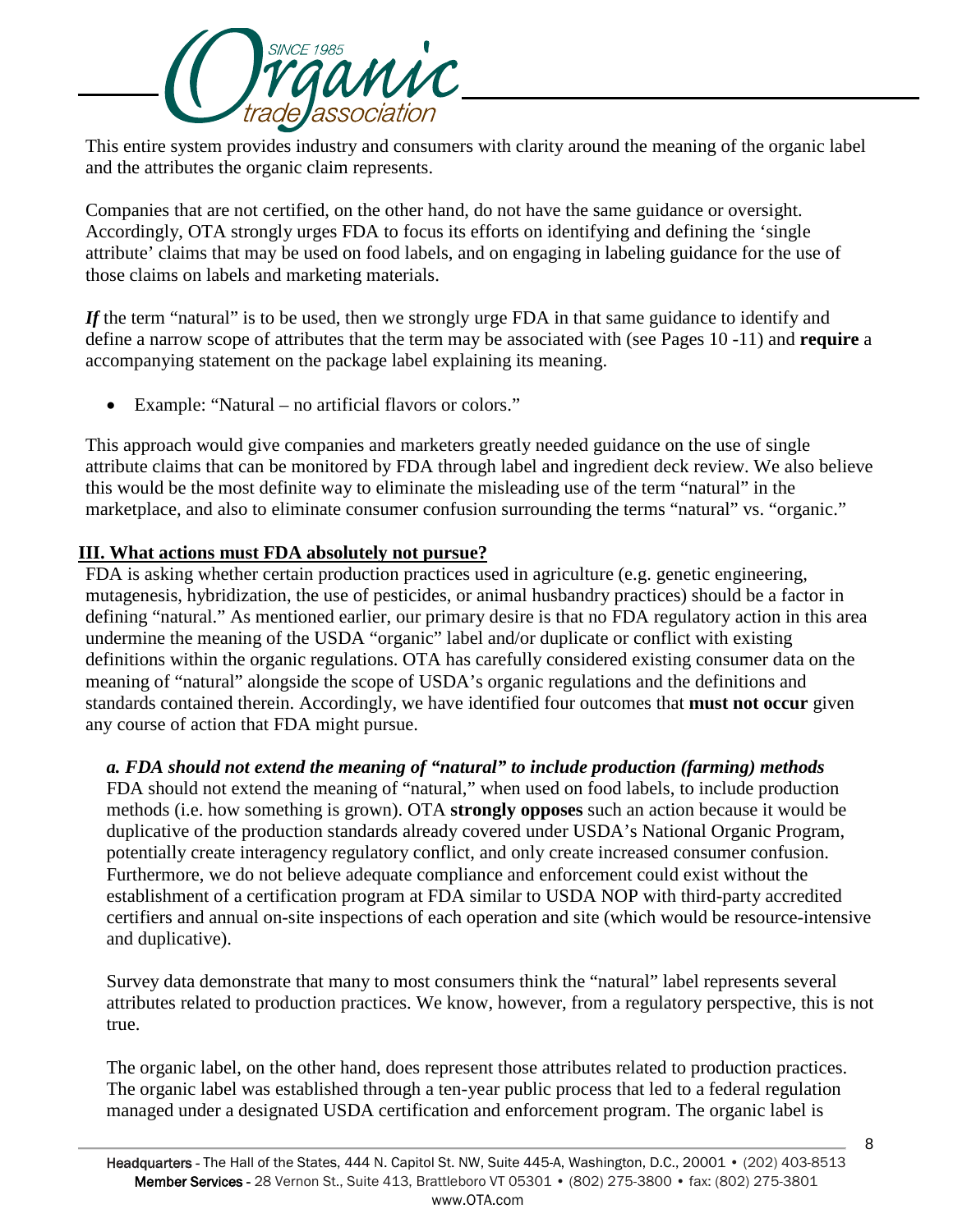

unique in that it is the only federally enforced food label claim that comprises a suite of attributes covered under both farming and processing standards.

The following production (farming) practices are codified in the federal **organic** regulations:

- o Applies to agricultural products only {7 CFR 205.102}
- o "Organic Production" is defined as "A production system that is managed in accordance with the Act and regulations in this part to respond to site-specific conditions by integrating cultural, biological, and mechanical practices that foster cycling of resources, promote ecological balance, and conserve biodiversity. {7 CFR 205.2 – Terms defined}
- o Operators are required to maintain or improve the natural resources of the operation including soil and water quality {7 CFR 205.200}
- o Operators are required to maintain and build healthy soil {7 CFR 205.203}
- o Prohibits the use of synthetic inputs unless they have been reviewed against the Organic Foods Production Act (OFPA) criteria (not harmful to human health or the environment and necessary because of the unavailability of wholly natural substitutes) and appear on the National List of Approved or Prohibited Substances {OFPA SEC. 2118 [7 U.S.C. 6517 and 6518] and 7 CFR 205.601 and 205.602}
- o Prohibits the use of pesticides or fertilizers that are harmful to human health or the environment {OFPA SEC. 2118 [7 U.S.C. 6517 and 6518]}
- o Prohibits the use of excluded methods (genetic engineering/genetically modified organisms) {7 CFR 205.105}
- o Requires outdoor access for all livestock and access to pasture for ruminants {7 CFR 205.239 and 205.240}
- o Prohibits the use of antibiotics, growth hormones and mammalian or poultry slaughter byproducts {7 CFR 205.237 and 205.238}

If natural is to comprise those production practices, FDA would need to create a duplicative and resource-intensive regulatory scheme and enforcement program, including public input. Rather than do that, OTA concludes that for attributes related to production (growing and raising) practices, FDA should direct consumers to the existing USDA organic label and the public process established to maintain and uphold the organic standards.

# *b. The term "natural" should not be allowed on genetically modified products*

The term "natural" should not be allowed on or associated with ingredients or food products that were genetically modified through the use of modern biotechnology (i.e. Genetically Modified Organisms (GMOs)). Defining genetically modified products as "natural" would not only contradict the beliefs and expectations of consumers, it would create a conflict with the organic regulations and the basis for prohibiting GMOs in organic agriculture.

Consumer data over the past five years demonstrate that *at least* half of consumers believe that "natural" means "non-GMO." OTA's recent May Media study shows that 70% of parents think that natural products are "produced without the use of genetically modified organisms" and data from the 2015 Consumer Reports National Research Center study show that 85% of consumers expect the term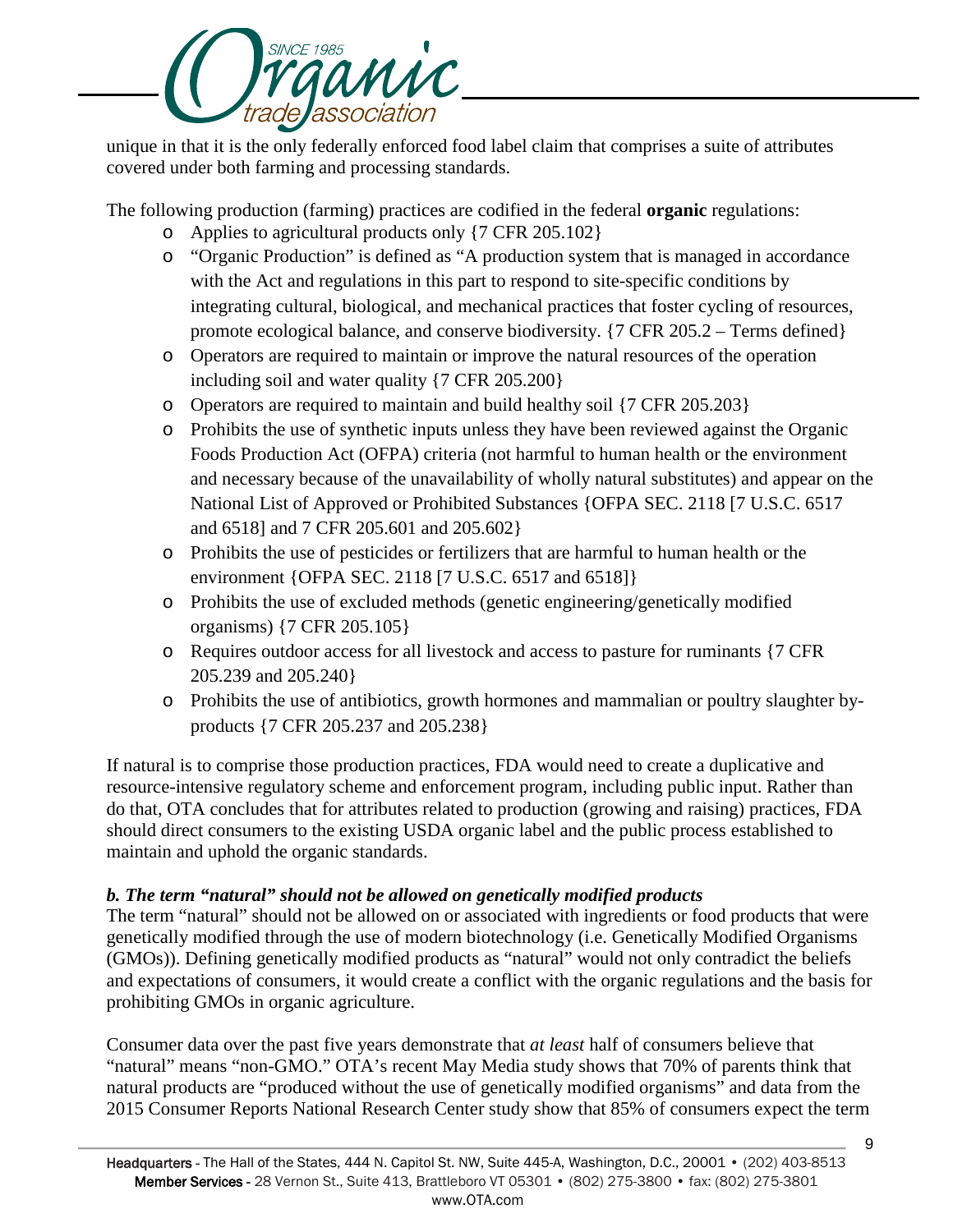

"natural" to mean GMOs were not used. Data also demonstrate that the consumers believe "natural" approaches GMOs in the same way as "organic."

FDA can learn from the lesson the organic sector learned on this topic when USDA's NOP received over 250,000 comments on its first proposed rule that would have allowed the use of genetic engineering in foods certified as organic. After learning that consumers did not expect "organic" foods to be made using GMOs, the proposed rule was withdrawn and a second proposed rule followed explicitly prohibiting the use of excluded methods<sup>[1](#page-9-0)</sup> (GMOs) in the production and handling of NOP certified products. That prohibition has always been in the final rule.

The basis of the prohibition on GMOs found in the organic regulations, consistent with public outcry, is that the methods used to genetically modify organisms are not possible under **natural** conditions or processes and therefore are not compatible with organic farming and handling. To say that the term "natural" may be applied to genetically modified products would imply that genetically modified products are produced under natural conditions. Consistent with consumer preference and the organic regulations, OTA believes that the term "natural" may only be associated with products that are produced using traditional breeding and selection techniques. We do not anticipate that consumers and/or organic stakeholders will respond favorably to a proposal that would allow for the use of genetic engineering in products labeled as "natural" any differently than was experienced by USDA's National Organic Program in 1997.

*c. The scope of "natural" when used on food labels should not extend beyond the FSIS policy* The most critical consideration when developing a formal definition for the term "natural" is how FDA will be able to provide adequate regulatory oversight. The more complex the definition and the wider it is in scope and meaning, the more agency resources will be needed to ensure effective compliance and enforcement.

OTA does not believe the agency should create a definition of "natural" that is similar to the "meaning" and/or labeling requirements of the National Organic Program without also creating a compliance and enforcement program of the same caliber as USDA NOP. However, this would duplicate regulatory resources, because, as stated earlier, most of the attributes consumers associate with "natural" are already covered under the organic regulations.

Instead, OTA urges FDA to clarify that the term "natural," when used on a food label, may be associated only with the **source** and/or **content** of the ingredient or product it is referring to and how it was processed. More specifically, the scope of the term "natural" and the single-attribute claims associated with it should be limited to the following:

- 1) The source of the ingredient(s) (e.g. plant, animal, mineral);
- 2) The composition or content of the ingredient/product (e.g. no artificial colors); and

<span id="page-9-0"></span><sup>&</sup>lt;sup>1</sup> *Excluded methods*. A variety of methods used to genetically modify organisms or influence their growth and development by means that are not possible under natural conditions or processes and are not considered compatible with organic production. Such methods include cell fusion, microencapsulation and macroencapsulation, and recombinant DNA technology (including gene deletion, gene doubling, introducing a foreign gene, and changing the positions of genes when achieved by recombinant DNA technology). Such methods do not include the use of traditional breeding, conjugation, fermentation, hybridization, in vitro fertilization, or tissue culture.

Headquarters - The Hall of the States, 444 N. Capitol St. NW, Suite 445-A, Washington, D.C., 20001 • (202) 403-8513 Member Services - 28 Vernon St., Suite 413, Brattleboro VT 05301 • (802) 275-3800 • fax: (802) 275-3801 www.OTA.com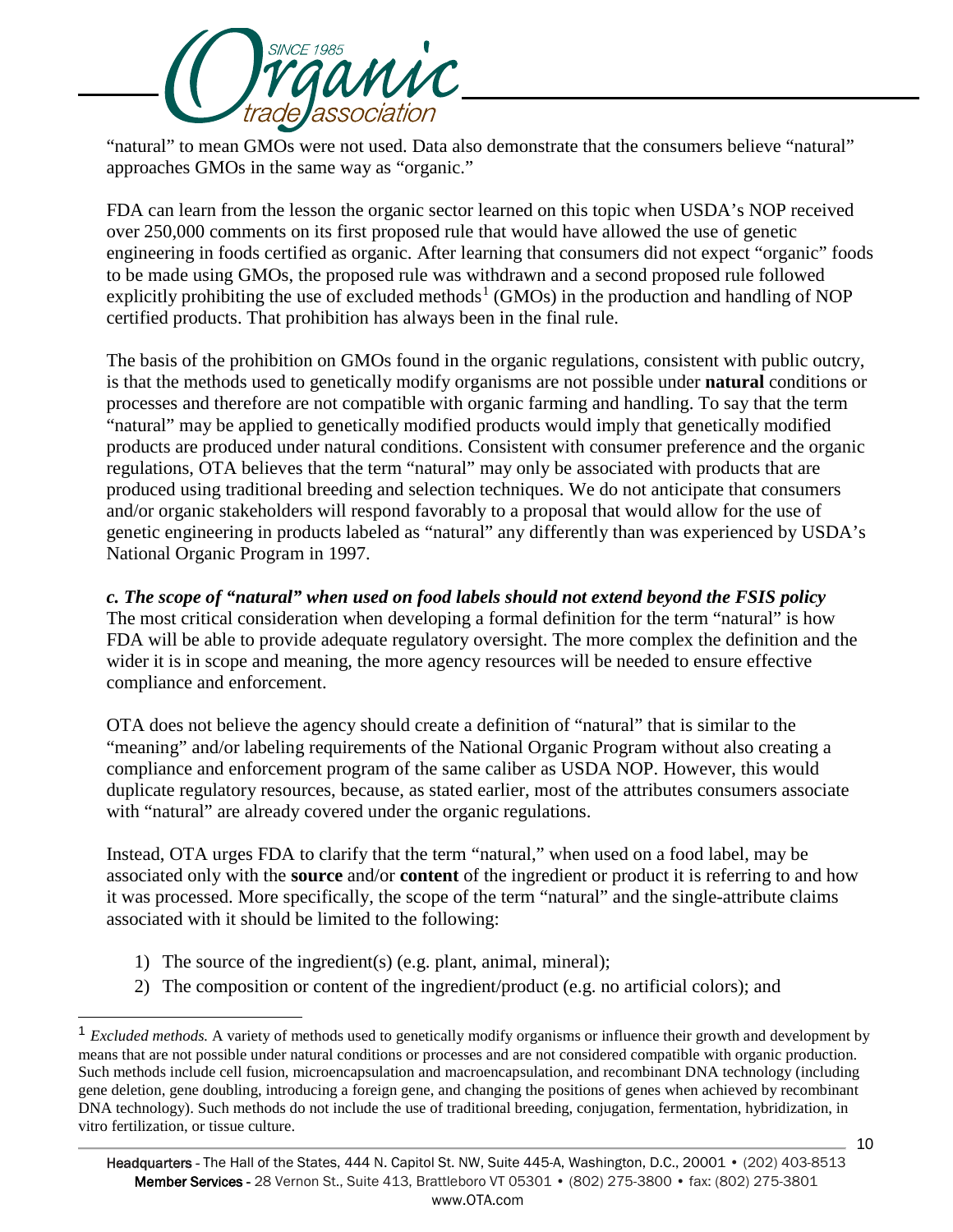

3) The extent to which the ingredient/product is processed (e.g. minimally processed).

Limiting the scope of "natural" and associated claims to "**source"** and "**product content"** is consistent with USDA's FSIS, and it would allow FDA to effectively determine compliance through label review and desk audit. We believe this is a realistic path forward and one that will avoid duplication or conflict with the organic standards.

This, in turn, would allow FDA to pursue OTA's preferred course of action as follows:

- 1. FDA explains, in guidance, its preference that the term "natural" should not be used.
- 2. FDA identifies and defines the 'single attribute' claims that may be used instead (according to the scope above) and engages in labeling guidance for their use on labels and marketing materials.
	- o "No artificial colors or flavors"
	- o "No artificial ingredients"
	- o "Minimally processed"
	- o "Produced without the use of biotechnology/genetic engineering"
- 3. FDA explains that *IF* companies choose to use the term "natural," then the term must be connected to a statement on the package label explaining its meaning.
	- a. Example: Natural No artificial colors or flavors.

OTA agrees that "natural" is extremely difficult to define. We believe that its derivatives, the singleattribute claims associated with "natural," are also in need of further definition and offer the most reasonable place for FDA to focus its efforts. Moreover, they are clearly responsive to consumer demands and confusion. Within the scope of meaning we have described above, we believe that consumer confusion will best be eliminated if companies plainly and simply state the attribute(s) they wish to communicate. Accordingly, we believe FDA should develop definitions and guidance on the use of the single attribute claims, which will allow food companies to send – and consumers to receive – a clear and consistent message that can be easily understood and adequately enforced.

## *d. FDA terms and definitions must be consistent with USDA's organic regulations*

In the course of defining or providing guidance on the term "natural" and its associated attributes, FDA will likely use terms that are already defined in the organic regulations. In order to avoid additional consumer confusion and regulatory inconsistency between federal agencies, it is critical that terms and subsequent definitions used to describe or define the term "natural" are consistent with the same terms and definitions found in the organic regulations.

OTA respectfully requests that FDA utilize the definitions found in the organic regulations at 7 CFR 205.2. We respectfully request that any guidance or rulemaking pursued remain consistent with the following:

*Excluded methods.* A variety of methods used to genetically modify organisms or influence their growth and development by means that are not possible under natural conditions or processes and are not considered compatible with organic production. Such methods include cell fusion, microencapsulation and macroencapsulation, and recombinant DNA technology (including gene deletion, gene doubling, introducing a foreign gene, and changing the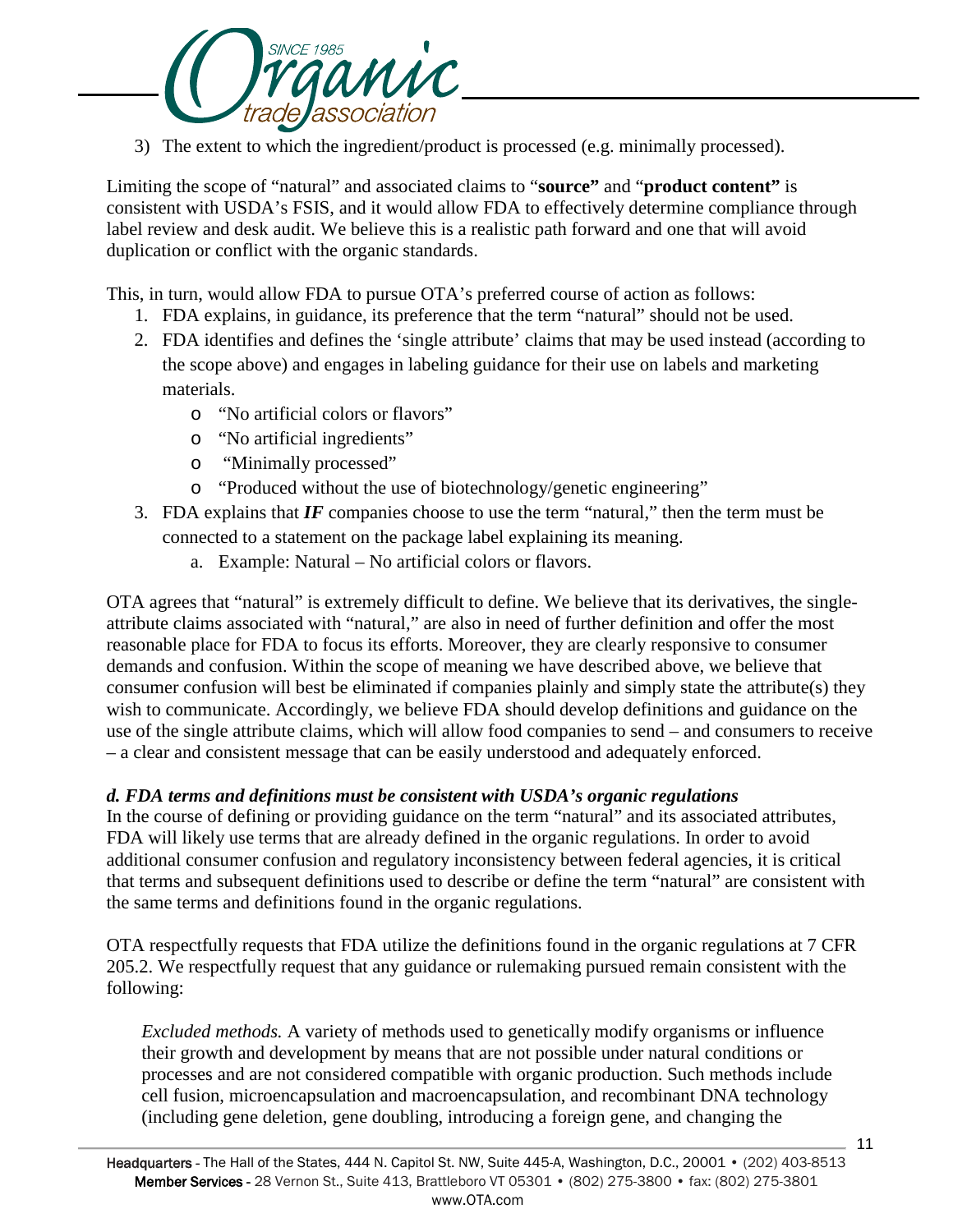

positions of genes when achieved by recombinant DNA technology). Such methods do not include the use of traditional breeding, conjugation, fermentation, hybridization, in vitro fertilization, or tissue culture.

*(Organic) Processing*. Mechanical or biological methods, including but not limited to cooking, baking, curing, heating, drying, mixing, grinding, churning, separating, distilling, extracting, slaughtering, cutting, fermenting, eviscerating, preserving, dehydrating, freezing, chilling, or otherwise manufacturing, and the packaging, canning, jarring, or otherwise enclosing food in a container may be used to process an organically produced agricultural product for the purpose of retarding spoilage or otherwise preparing the agricultural product for market.

*Non-synthetic (natural).* A substance that is derived from mineral, plant, or animal matter and does not undergo a synthetic process as defined in section 6502(21) of the Act (7 U.S.C. 6502(21)). For the purposes of this part, non-synthetic is used as a synonym for natural as the term is used in the Act.

*Synthetic.* A substance that is formulated or manufactured by a chemical process or by a process that chemically changes a substance extracted from naturally occurring plant, animal, or mineral sources, except that such term shall not apply to substances created by naturally occurring biological processes.

## **IV. What actions MUST occur should FDA decide to pursue a formal definition for "natural?"**

OTA strongly believes consumer confusion would best be eliminated if clearly defined single-attribute claims, such as "contains no artificial ingredients" or "produced without the use of genetic engineering" appeared on product labels **instead** of the term "natural."

Should FDA be persuaded to pursue rulemaking, the following outcomes must occur:

## *1. Labels must include a statement explaining the meaning of the term "natural"*

As explained earlier, **any policy, guidance or regulatory definition** offered by FDA should specify that all labels utilizing the term "natural" must include a conjunctive statement explaining the meaning (e.g. natural - "no artificial flavors or colors). By requiring such clarification, "natural" will be understood in its particular context – reflecting whatever single attribute it in fact means on that package.

## *2. Third-party certification and a enforcement program*

Should FDA decide to revise its policy and define "natural" beyond its current scope or the scope of USDA's FSIS policy, then legitimate oversight of the term must be fully established. To simply define "natural" and establish labeling guidelines without a proactive and robust compliance system would not respond to consumers' belief that "natural" should be "inspected, certified and enforced according to government standards." Moreover, it would create a "natural" label without any of the rigors of existing food certification, such as the organic label and the National Organic Program certification process.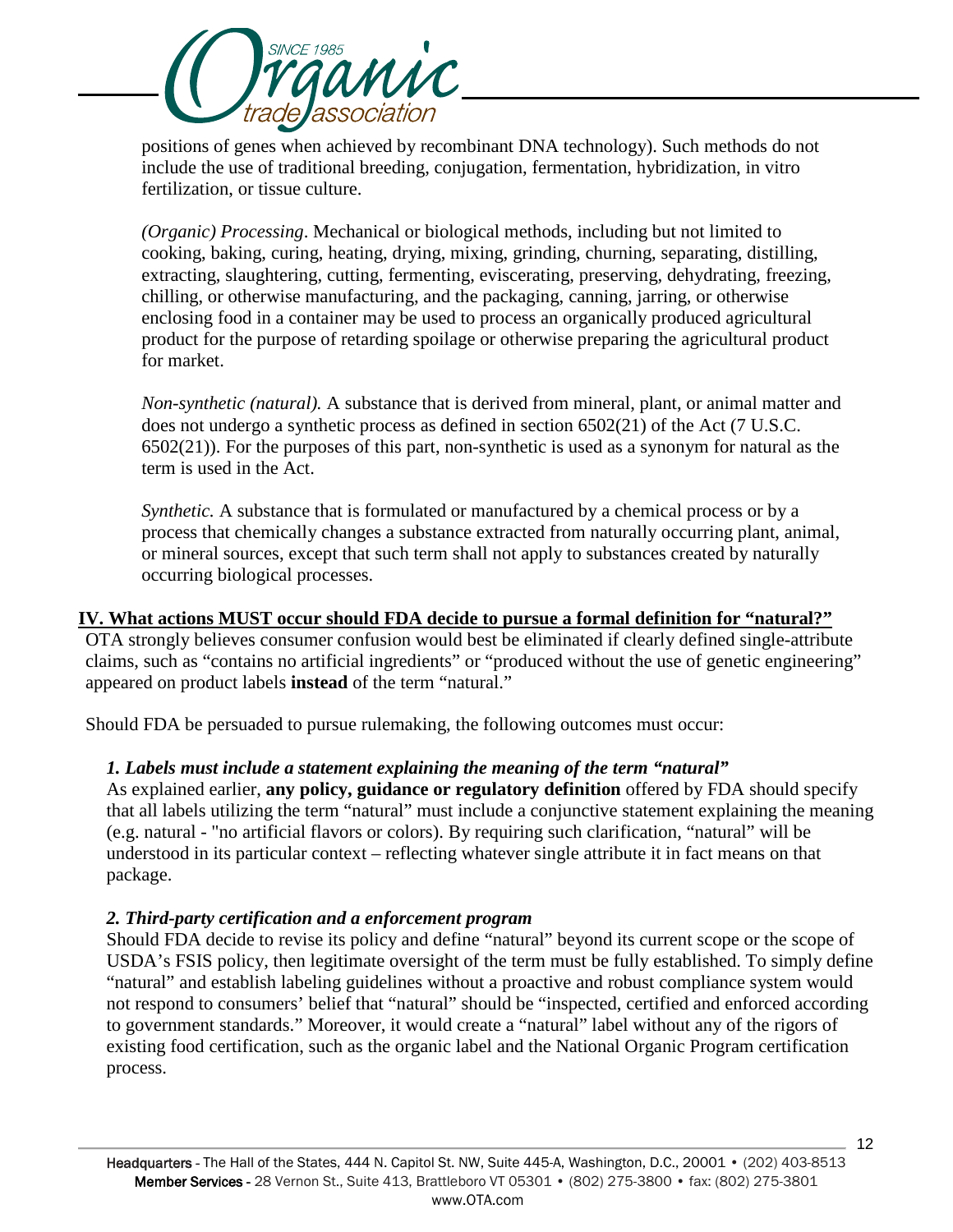

If FDA is persuaded to offer a formal definition consistent with consumer beliefs and expectations, then advocates and FDA should proceed through program establishment and rulemaking and ensure that processes are set up that include verification and enforcement mechanisms, including third-party certification, similar to the National Organic Program for "certified organic." Anything less would create further consumer confusion and undermine the validity of the "natural" claim.

## **V. What can be done to ensure that consumers have a consistent and accurate understanding of the term "natural" in food labeling to ensure that it is not misleading?**

The organic sector has the experience to know that the use of a single term, such as "organic," to represent multiple attributes and practices on a wide range of products, requires trust in a label that must be supported and backed by transparent standards, product certification and federal enforcement. It also requires significant consumer education. The organic sector has spent over 20 years educating consumers on the meaning of the organic label, and unfortunately, consumer confusion persists.

Our efforts to educate consumers on the term "organic" are constantly impeded by the prolific use of the term "natural", and the fact that consumers inaccurately conflate the term "natural" with the "organic" label. The lack of clarity and education on the term "natural" not only misleads consumers into thinking they are getting more than they are paying for when they buy a product labeled "natural," it creates an unfair situation for the certified organic farmers and handlers who go the distance to offer a product that is certified and enforced to a set of codified standards.

Consumers need to have a clear understanding of the meaning behind "organic" vs. the meaning behind "natural." They need to be able to recognize each label claim for what it is and what it is not. The organic sector and USDA's National Organic Program will continue to educate consumers on the meaning of the organic label. OTA strongly believes that the best action FDA can take to ensure that consumers have a consistent and accurate understanding of the term "natural" is to eliminate or significantly narrow its use in the marketplace in favor of single attribute claims, or, go the full distance and create a standard and robust third-party certification program similar to the National Organic Program.

OTA recognizes that whatever FDA decides to do will take a great deal of time. Given the amount of consumer confusion that exists in the marketplace, OTA respectfully requests that FDA immediately invest in education and outreach to help consumers and marketers understand the current regulatory status of the term "natural." In the absence of a formal definition, FDA should issue guidance expressing its preference that the term not be used as expressed in Section III(c) of our comments and summarized below.

## **Conclusion**

The Organic Trade Association's *2014 Organic Industry Survey* shows the industry has grown from \$11.6 billion in 2004 to \$39 billion in 2014, with an annual growth rate of about 12 percent. This growth is made possible by consumer trust in the "organic" label and the fact that is tied to a codified and transparent set of standards that are verified through third-party certification and enforced by USDA. Allowing companies to use the term "natural" in a way that can be conflated with "organic" by consumers, misleads consumers about the nature of the food they purchase for their families, and freerides on the hard work of the certified organic industry in creating, abiding by, and educating consumers about a robust set of standards.